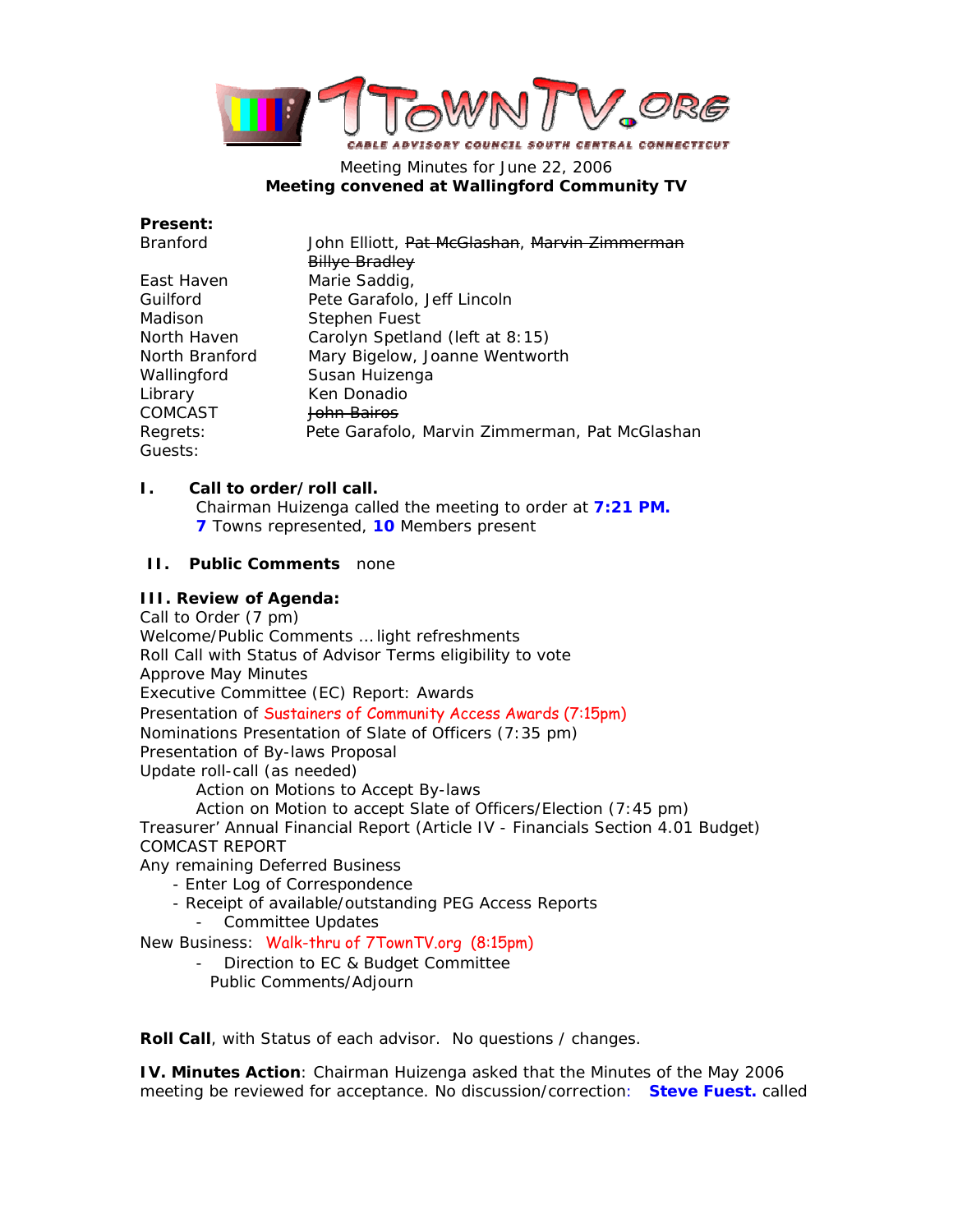the motion to accept. **Ken Donadio** seconded. The motion carried. Joanne Wentworth abstained. None opposed.

Treasurer Report was distributed prior to the meeting without objection and will be entered as distributed.

## **V. Presentation of SCA Awards** 7:30pm

- 1. Raymond Smith, East Haven not present. Award accepted on his behalf by an individual from East Haven. "Would be a black screen without Raymond"
- 2. Roger Buckridge, North Haven
- 3. Planet Access Crew, Wallingford Joe, Katherine, Chris, Maryanne. Presented by their fan / nominee Scott ?
- 4. Bill Golambiski, East Haven
- 5. Marvin Zimmerman not present. Award accepted on his behalf by John Elliott.
- 6. Fred Brow, East Haven.

Please note: citizens / advisors are encouraged to participate in the SCA awards; the nomination link can be found on the 7towntv.org website.

## **VI. Nomination of Officers**

John Elliott, representing the Nominating Committee, announced the nominees for the following positions: Susan Huizenga – Chairman Carolyn Spetland – Vice Chair / Secretary Pete Garafolo – Treasurer

S.H. asked if there were any others present who would like to entertain nominations, no action was taken.

# **VII. By-Laws Proposal**

S.H. reported that over the last few years, it has been difficult to fill all available positions, and the roles and responsibilities regarding these vacancies have been unclear.

The Executive Committee needs a minimum of 3 members. In addition, the positions of Assistant Secretary and Assistant Treasurer are available. The By-Laws Proposal is to merge the 3-person Executive Committee, making Vice Chair and Secretary one position.

John Elliott motions to accept the proposal. Marie Saddig seconded. No additional discussion or comments except to note that the advisors are voting with the understanding that prior advisors are the ones who will be casting votes. Furthermore, there has been no change in attendance at this point. Vote unanimous, no abstentions or oppositions.

Ken Donadio motioned to accept this presentation of Slate of Officers. John Elliott seconded. Note there was also a proxy vote for Pete Garafolo, who sent regrets. Joanne Wentworth and Mary Bigelow abstained, there were no oppositions.

### **VIII. Treasurer's Annual Financial Report**

S.H. asks members to consider, as direction to the budget committee, the payment rate for the recording secretary. It was previously \$100 and has been \$75 for the last three years. If raised, more administrative business could be accomplished. This issue will be discussed at the next meeting.

### **IX. COMCAST Report.**